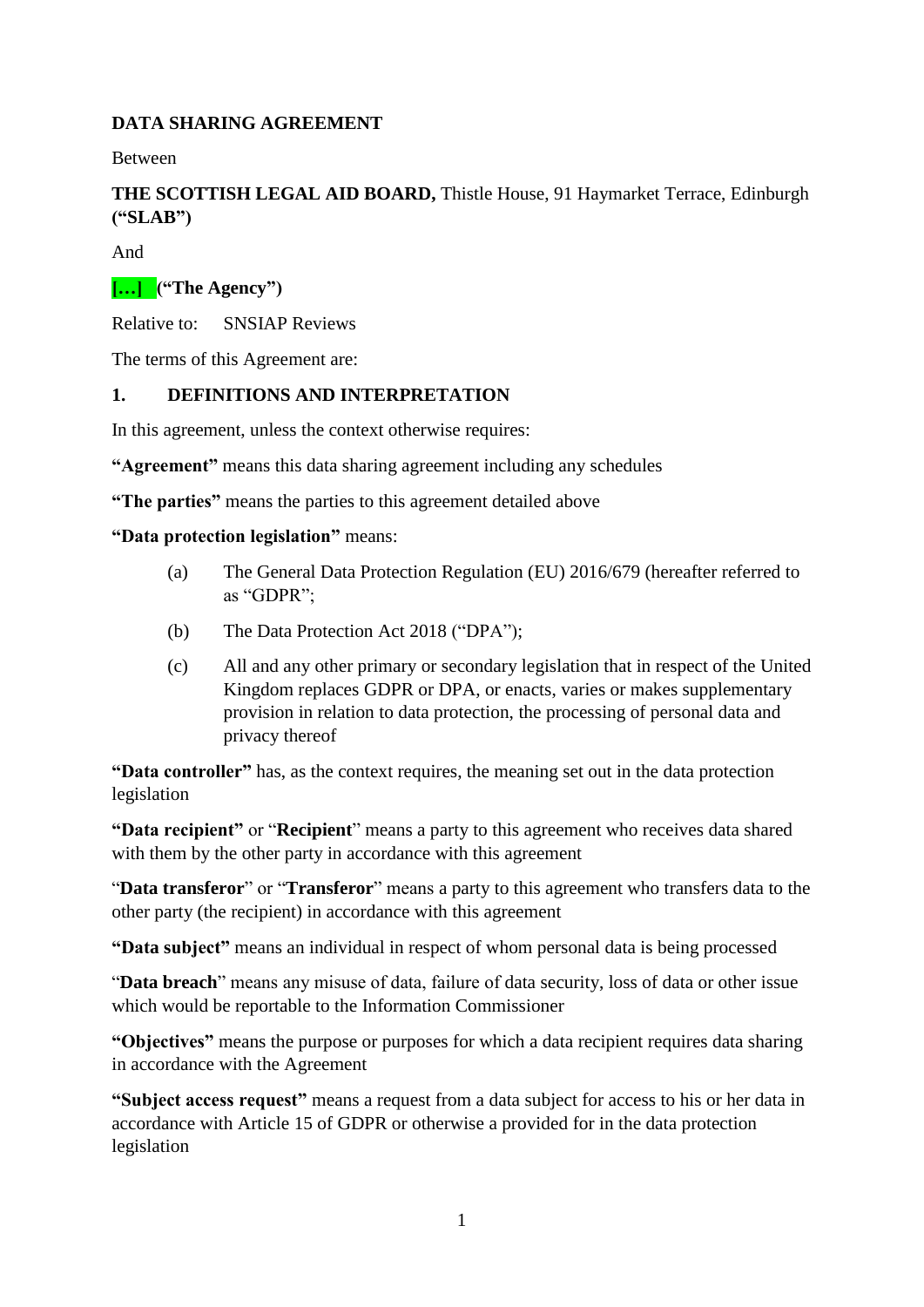### **2. THE PURPOSE OF THE AGREEMENT**

- 2.1 The purpose of this agreement is for the parties to establish a clear framework for the exchange of data between the parties and ensuring that this is in accordance with data protection legislation and good practice.
- 2.2 The parties agree that they are both data controllers for the purpose of this agreement, in relation to the data which is to be shared, and otherwise, and that they have responsibility for full compliance with obligations arising from the data protection legislation as it applies to them, notwithstanding this agreement.
- 2.3 The parties further agree that they will ensure that all personnel dealing with shared data are informed of their obligations under the Agreement with regard to the security and the protection of Personal Data and that those obligations are complied with.

## **3. THE PURPOSE AND NATURE OF THE SHARING**

- 3.1 The new Scottish National Standards for Information and Advice Providers' (SNSIAP) accreditation model is designed to improve and assure the quality of advice in Scotland. SNSIAP is the accepted quality framework for any agency providing advice on housing, money/debt and welfare benefits issues. The SNSIAP contains both organisational standards and competences for an Agency
- 3.2 SLAB is managing the first three-year cycle of a new model including the coordination of the peer review and audit of advice providers. The peer review process is overseen by a Moderation Committee appointed by SLAB. SLAB manages the SNSIAP accreditation scheme as part of its statutory functions under the Legal Aid (Scotland) Act 1986 so its lawful basis for processing data is that it is carrying out a public task. Scottish Government retains ownership of the SNSIAP and the award of accreditation
- 3.3 SNSIAP covers three areas of advice: housing, money/debt and welfare benefits. Advice agencies seeking to be accredited (at Type II and III) under the SNSIAP in one or more of these areas will be independently reviewed by people who are appropriately qualified (known as Peer Reviewers) to assess the technical quality of advice against agreed criteria. The peer review process will provide a report for the Agency identifying strengths/weaknesses in their advice provision. The purpose of the peer review will be to encourage the Agency to continuously improve the service provided to the public by providing a means of evidencing how effectively technical quality is assured within their advice service
- 3.4 The Agency (which for the purposes of this Agreement will be the Data Transferor) will share the data detailed in schedule 1 with SLAB (who for the purposes of this Agreement are the Data Recipient).
- 3.5 The purpose of the sharing of data is to permit and facilitate carrying out the desired per review process.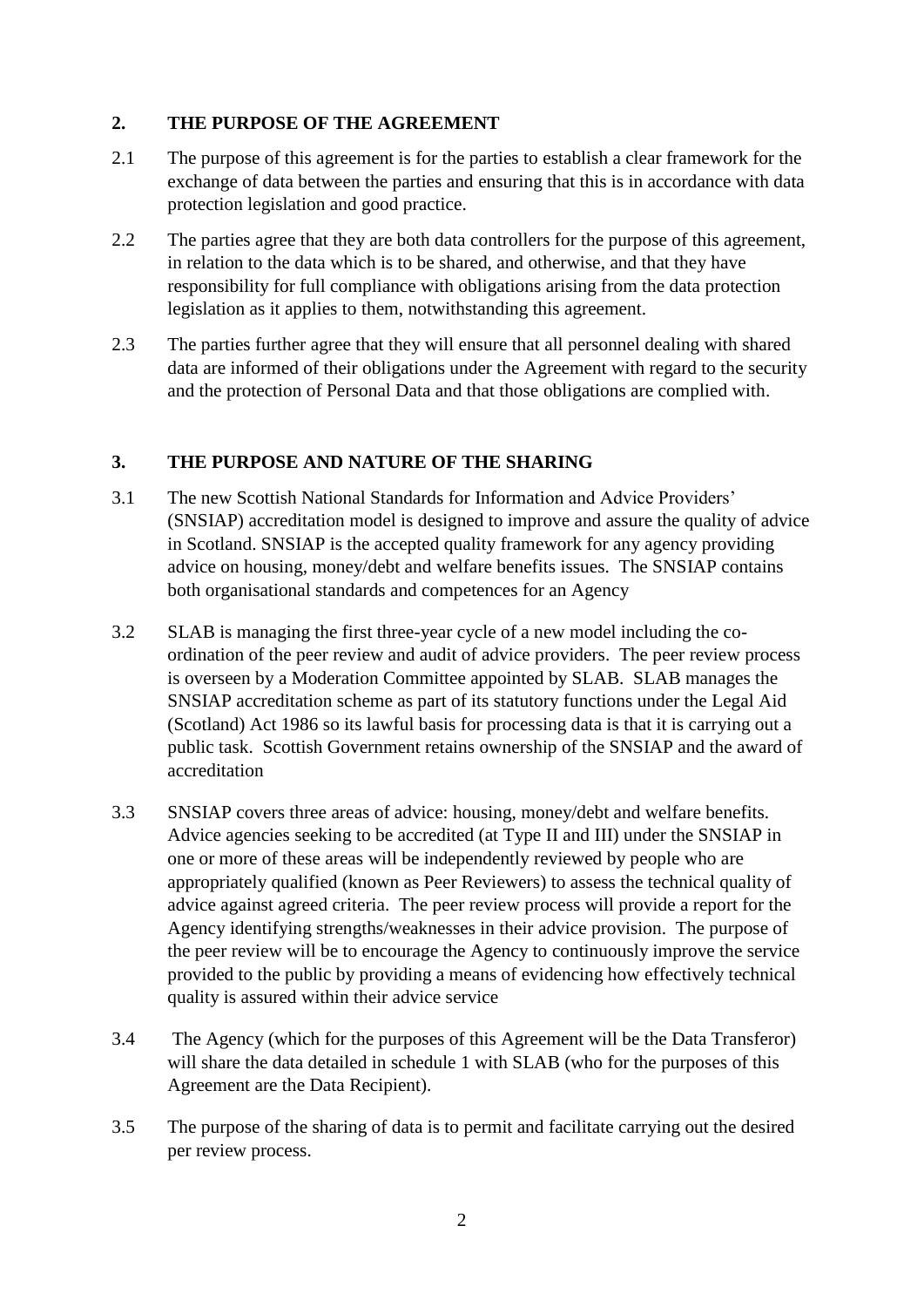3.6 The general nature of the sharing is that the Transferor will make available to the Recipient information relating to advice provision undertaken by the Transferor

#### **4. THE DATA TO BE SHARED**

4.1 The data or categories of data that will be shared are detailed in part 1 of the schedule to this agreement (the "Schedule").

#### **5. THE BASIS OF SHARING**

- 5.1 The parties separately confirm that they have power to share the data which it is agreed will be shared between them, and that there is no legal impediment to the sharing.
- 5.2 The objectives form part of the steps that SLAB is required to take in furtherance its statutory functions under the Legal Aid (Scotland) Act 1986 so its lawful basis for processing data is that it is carrying out a public task.
- 5.3 The lawful basis for processing by the Agency is **;**

Delete as appropriate (only select one option for lawful basis):

- (a) the data subject has given **consent** to the processing of his or her personal data for one or more specific purposes;
- (b) processing is necessary for the performance of a **contract** to which the data subject is party or in order to take steps at the request of the data subject prior to entering into a contract;
- (c) processing is necessary for **compliance with a legal obligation** to which the controller is subject;
- (d) processing is necessary in order to protect the **vital interests** of the data subject or of another natural person;
- (e) processing is necessary for the performance of a task carried out in the **public interest** or in the exercise of official authority vested in the controller;
- (f) processing is necessary for the purposes of the **legitimate interests** pursued by the controller or by a third party, except where such interests are overridden by the interests or fundamental rights and freedoms of the data subject which require protection of personal data, in particular where the data subject is a child.
- 5.4 The parties agree that the sharing of the data to which this agreement relates is necessary, and a proportionate method of attaining the objectives and which could not be achieved without sharing
- 5.5 The Agency agrees that the Shared Information, will be provided to SLAB and that this can then be shared with the Peer Reviewer for the purposes of peer review under the SNSIAP.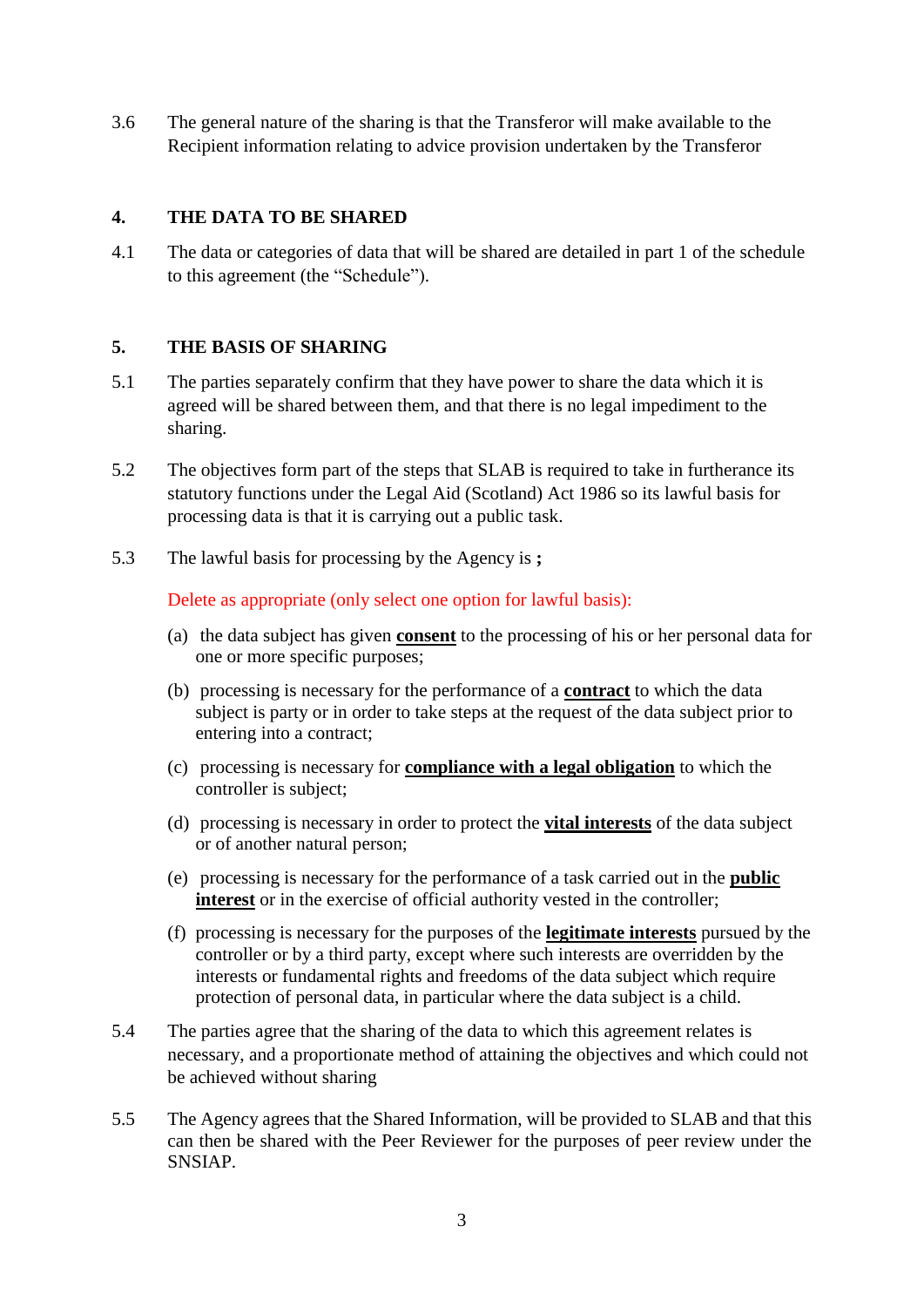5.6 The Agency agrees and acknowledges that SLAB will report the outcome of the peer review to the Moderation Committee and Scottish Government, as necessary, to enable them to fulfil their role.

### **6. THE SHARING PROCESS AND SECURITY OF THE PROCESSING**

- 6.1 The process for sharing the data is as detailed in Part 2 of the Schedule:
- 6.2 The steps to be taken to ensure the security of the sharing process, and of the subsequent processing by the recipient are as specified in Part 3 of the Schedule:

## **7 DATA QUALITY, CHECKING ACCURANCY AND RELEVANCE**

- 7.1 The transferor will ensure that the data to be shared meets the specification of data detailed in this agreement, and that the data is accurate so as to allow the peer reviewer contracted by the recipient to carry out the work necessary to attain the objectives.
- 7.2 The transferor will take steps to ensure that no personal data beyond the data specified above as data to be shared, shall be transmitted to the recipient.
- 7.3 In the event that excessive personal data is shared with the recipient, the recipient shall delete any excessive information/return it and instruct the peer reviewer to do the same.

### **8 RETENTION, REVIEW AND COMPLETION OF PROCESSING**

- 8.1 A recipient of data shared under this agreement shall retain the shared data only for such period as it is necessary so to do
- 8.2 Without prejudice to the foregoing generality, the retention periods detailed in part 4 of the Schedule apply to the categories data being shared

#### 8.3 Completion of processing

- 8.3.(a) On completion of data processing (including the expiry of the retention periods above) or on the instructions of a transferor, a recipient under this Agreement shall ensure that the shared personal data processed are returned to the transferor or destroyed in accordance with the transferor's instructions. Either party, insofar as a data transferor, reserves the right to issue instructions to the recipient under this Clause at any time.
- 8.3.(b) A transferor under this Agreement reserves the right to issue instructions to a recipient as to the methods by which personal data is destroyed.
- 8.3.(c) Following the deletion or destruction of personal data, the recipient shall notify the transferor that the personal data in question has been deleted or destroyed.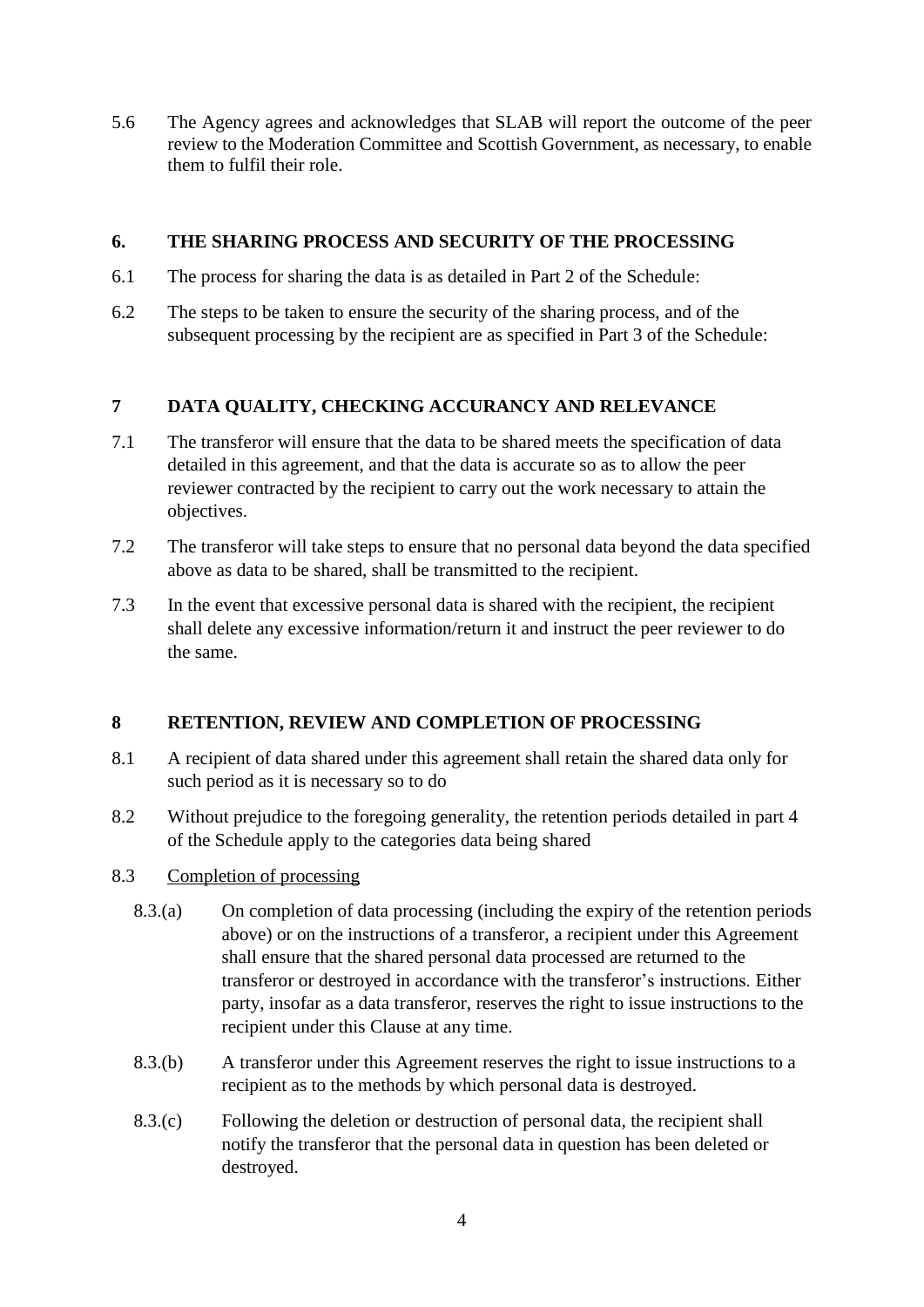#### **9. GENERAL GOVERNANCE**

9.1 For the purpose of this agreement the persons who will be primary contacts for the parties respectively are shown in Part 5 of the Schedule.

### 9.2 Fair processing notices

A Privacy Notice setting out how SLAB will process the data is available on the SLAB website.

#### 9.3 Individuals rights – SARs, inquiries and complaints

In the event of a data subject requesting, from a data recipient, a subject access request, in respect of any of the shared personal data, the recipient will respond directly and will provide the transferor with a copy of the subject access request response at the point in time it is issued to the data subject.

In the first instance, all communications or enquiries should be made to the named person from each Party. In the case of a complaint it should be addressed to the Information Sharing Lead from the relevant Party.

#### 9.4 Freedom of Information

SLAB is a Scottish public authority for the purpose of the Freedom of Information (Scotland) Act 2000 and the Environmental Information (Scotland) Regulations 2004 and is subject to the requirements of both. the Agency acknowledges and accepts that persons making a request for information (including information about the information sharing to which this agreement relates) are entitled to receive that information from SLAB unless exempt. Any such disclosure will not constitute a breach of any confidentiality obligations that otherwise arise from this Agreement.

If asked the Agency will use its best endeavours to assist and co-operate with any reasonable request from SLAB relating to enabling SLAB to comply with disclosure requirements further to a request for information.

### 9.5 Review of effectiveness

After the peer review process has been completed, SLAB will ask the Transferor to participate in a formal evaluation of its experience of going through the peer review process; this will include seeking its views on the data-sharing process.

#### 9.6 Data breaches

In event of any data breach by a recipient or any employee of the recipient or other person authorised by the recipient to process the shared data, the recipient will report to the transferor within 24 hours both the fact of the breach and the steps the recipient has taken in connection therewith. Thereafter the parties will liaise as to such further steps as are to be taken in relation to the data breach both in relation to full compliance with data protection legislation and otherwise in the interests of the data subject and their rights.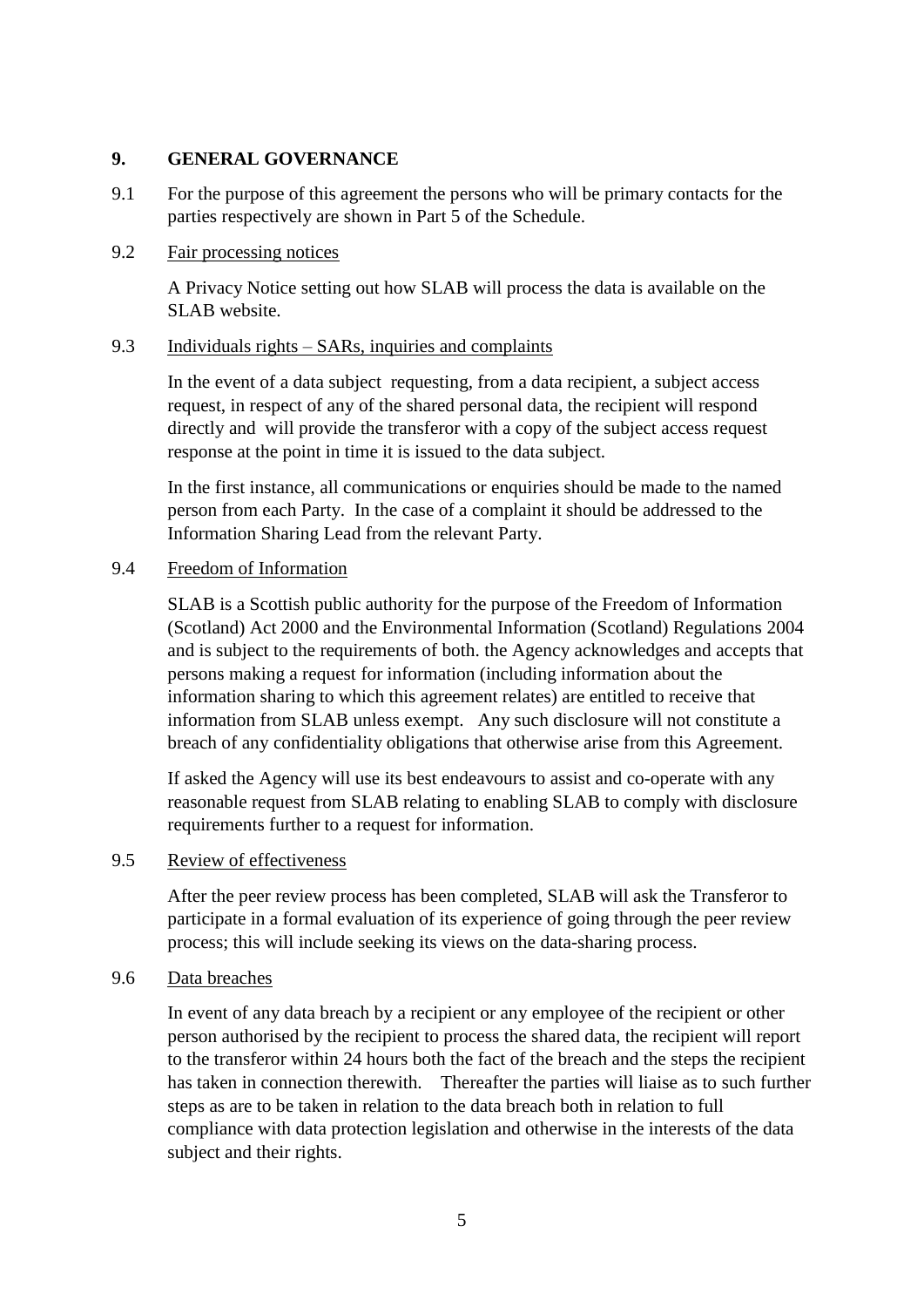#### 9.7 Termination of the sharing agreement

Either party may terminate this agreement by giving 24 hours written notice.

#### **10. OTHER**

10.1 Jurisdiction

This Agreement and any dispute or claim arising out of it or in connection with it shall be governed by and construed in accordance with the law of Scotland and the parties agree that the Scottish Courts have exclusive jurisdiction.

Signed on behalf of: SLAB.

Name:……Graeme Hill.……………………………………………… Position:…Director of Corporate Services & Accounts (SIRO)...…….

………………………………………………………………………….

Date:…………………………………………………………………..

Signed on behalf of [ … ]

Name::………………………………………………………………… Position:……………..…………………………………………………..

Date:…………………………………………………………………..

*Note: the Schedule should also be signed on the last page*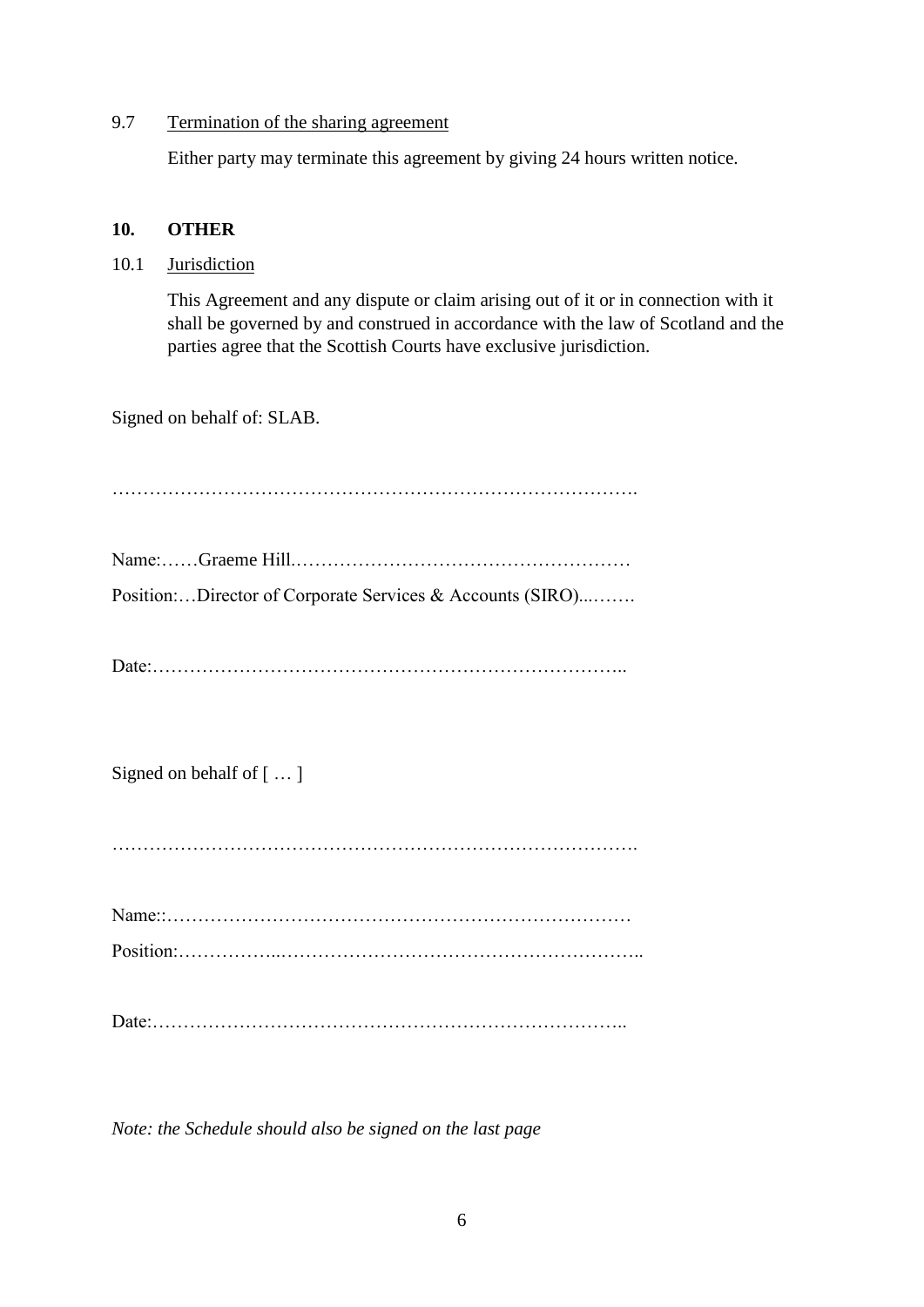## **SCHEDULE PART 1 –THE DATA TO BE SHARED**

The contents of the agency casefiles that are selected by SLAB to be peer reviewed under the SNSIAP peer review scheme. All information relating to advice provision undertaken by the agency in each case to be shared unless otherwise agreed between SLAB and the agency. This may include the following data or categories of data:

| Contact details                                                       |
|-----------------------------------------------------------------------|
| Personal details                                                      |
| Family details                                                        |
| Location / Place of residence (if not included in contact<br>details) |
| Bank Account Details (excluding actual financial details)             |
| Lifestyle and Social details                                          |
| Other interests/or conflict of interests                              |
| IP address or email                                                   |
| <b>Financial details</b>                                              |
| Education and qualification details                                   |
| <b>Referee Details</b>                                                |
| <b>Employment history details</b>                                     |
| Business activities (of the data subject)                             |
| Services provided to the data subject                                 |
| Physical or mental health details                                     |
| Racial or ethnic origin                                               |
| Religious or other beliefs                                            |
| Political life                                                        |
| TU membership                                                         |
| Sexual life or orientation                                            |
| Disclosure certificate details                                        |
| Offences                                                              |
| Previous convictions                                                  |
| Driving or vehicle information (excluding offences/PCs)               |
| Case details                                                          |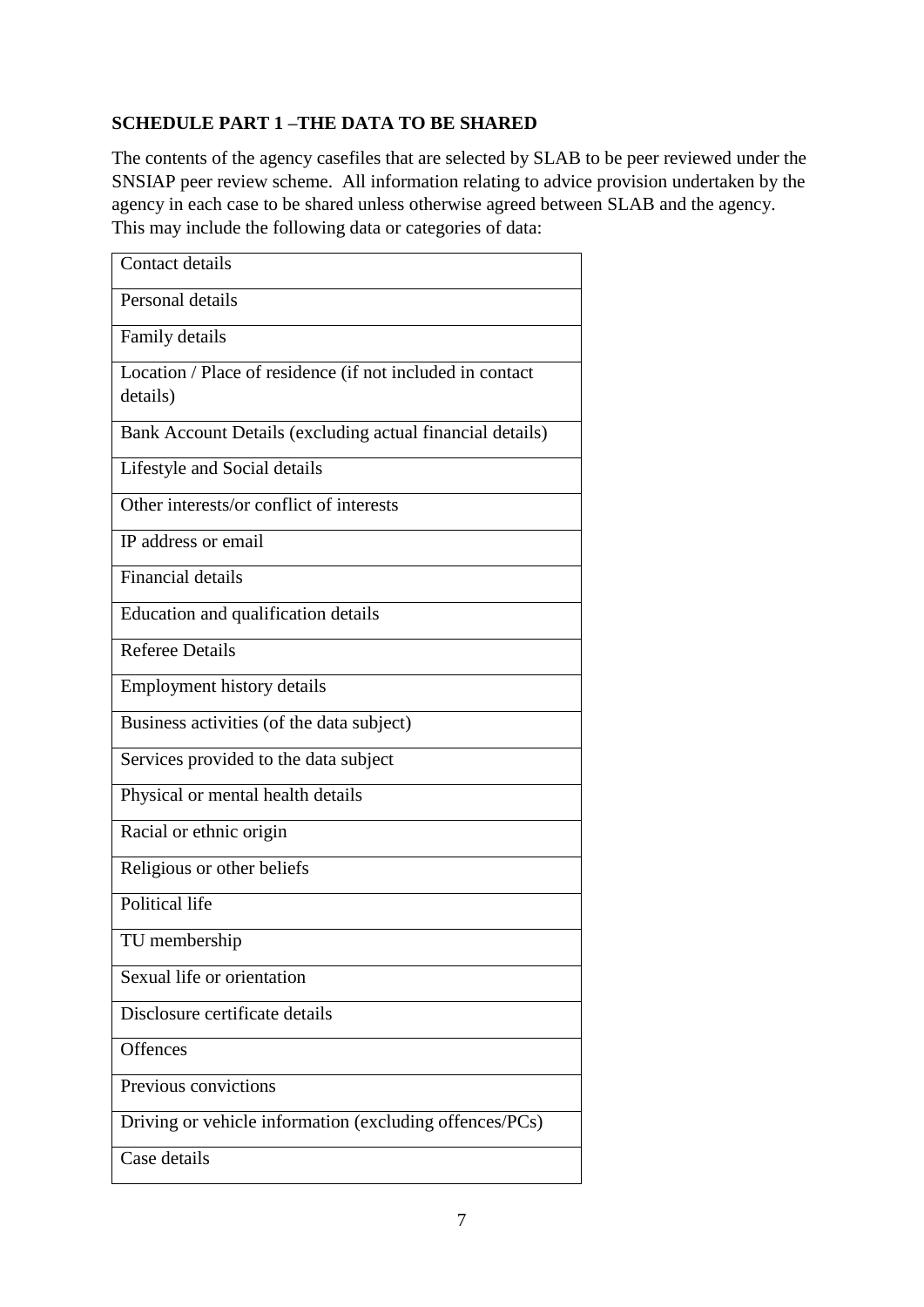## **SCHEDULE PART 2 – THE PROCESS FOR SHARING DATA**

- 1. In order for SLAB to facilitate peer review practitioner case files must be made available to Peer Reviewers. The advice provider is asked to complete, and submit to SLAB, a Pre-assessment Questionnaire (PAQ) and a Case-selection Grid (CSG). The CSG must identify and list all client files (or a proportion of such cases, as advised by SLAB) in any subject areas to be peer reviewed (housing, money/debt or welfare benefits) that have been active in the past year and for which they have the appropriate client consent or other lawful basis for processing. SLAB will make a random selection from the list and the selected files will form part of the basis of the review and the information to be shared. In order for the peer review to take place the entire contents of the client's file must be provided. The contents of all client files identified for peer review is Shared Information.
- 2. SLAB allocates a Peer Reviewer to a provider who wishes to take part.
- 3. A secure cloud-based system called Nextcloud/Sharefile (**delete the system name** ) will be used for the peer review process. SLAB will provide the Agency with log-in details and a password for Nextcloud/Sharefile (**delete the system name**). The Agency will upload the Shared Information onto Nextcloud/Sharefile (**delete the system name )**. All Parties will be required to have the necessary technical-means to achieve this.
- 4. Peer Reviewers will be provided with a Nextcloud/Sharefile account (**delete the system name)**. The co-ordinator will transfer the Shared Information into the designated Nextcloud/Sharefile folder (**delete the system name )** for the Peer Reviewer to access; to this folder will be strictly limited to the SNSIAP team and SLAB's Information Systems department.
- 5. Access to the Shared Information will be limited solely to those with a direct involvement in carrying out the SLAB duties associated with peer review.
- 6. A selection of all cases submitted to SLAB for the purposes of peer review in each quarter will be selected and peer reviewed for Quality Assurance purposes using the same process as the one set out in 5.1.
- 7. SLAB agrees that the Shared Information transferred to them will not be used for any other purpose.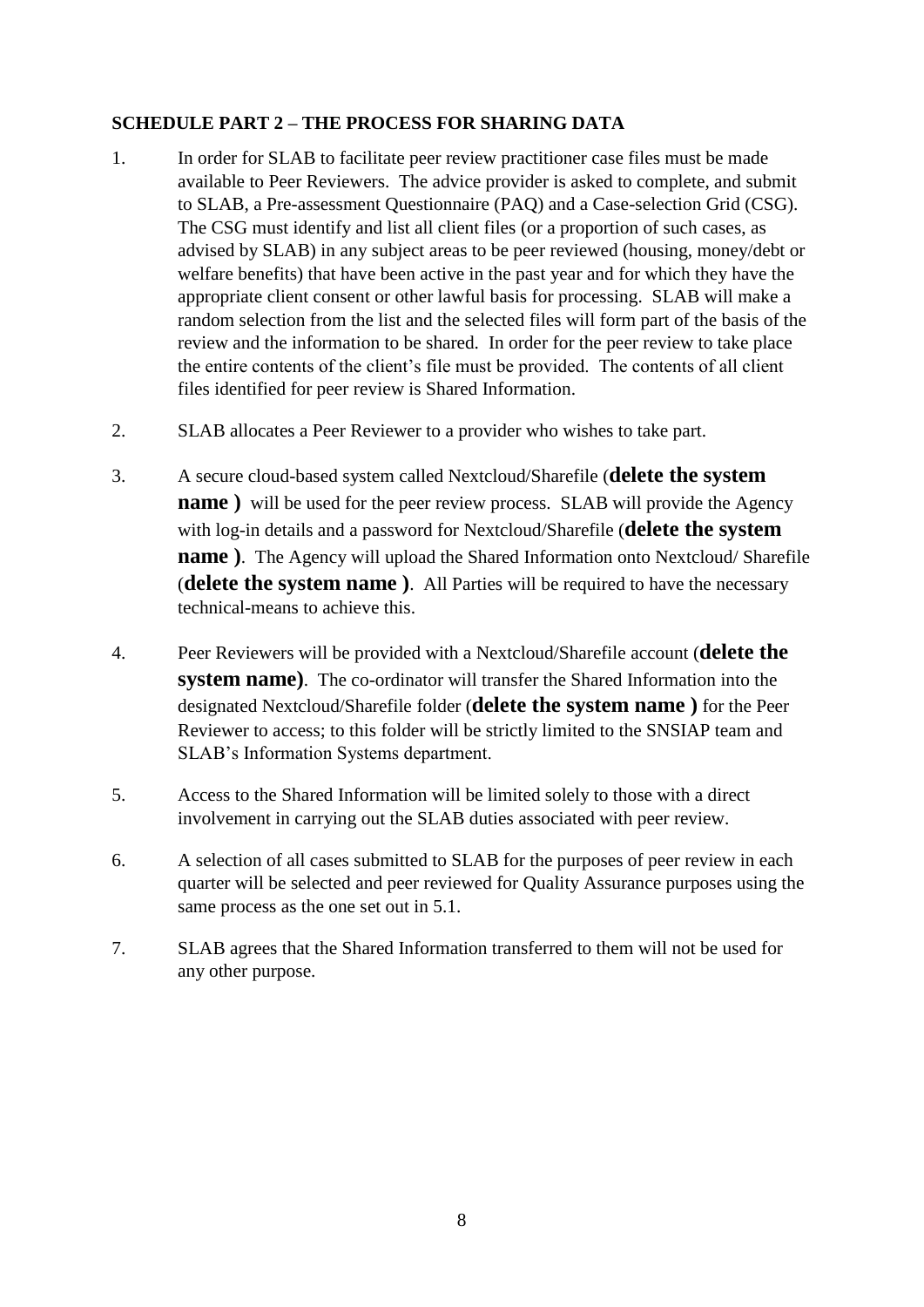## **SCHEDULE PART 3 – STEPS TO TAKEN IN RELATION TO SECURITY OF DATA**

- 1. Peer Reviewers will be provided with an encrypted laptop (hereinafter the "laptop"). Peer Reviewers will sign an agreement to acknowledge and agree that this will be the only device used to access the Shared Information accessible from the Nextcloud/Sharefile folder (**delete the system name )** account.
- 2. The laptop, which remains throughout in the ownership of SLAB, is provided on the basis that it is for the sole purpose of fulfilling this role and that it will only be used by themselves and not by any other person for any other purpose. The laptop will be returned to SLAB when the Peer Reviewer's Consultancy Agreement is terminated. SLAB will remove all Shared Information from the laptop.
- 3. Secure users' permissions will be managed by SLAB in line with the Network and Desktop Security Policy. Parties acknowledge and agree that passwords will not be shared.
- 4. Shared Information will remain on the Peer Reviewer's Nextcloud/Sharefile folder (**delete the system name )** folder until the Peer Review report is received; at this point the Shared Information on the Peer Reviewer's folder will be deleted.
- 5. SLAB will delete the Agency's log-in details and password after the peer review report has been received by SLAB from the peer reviewer or, if a second peer review is required, after the second peer review report has been received
- 6. SLAB confirms that relevant agreements are in place to ensure the outcome reports generated will contain no personal data that could lead to the identification of a data subject.
- 7. Reports created for the Moderation Committee will not contain personal data that could lead to the identification of a data subject.
- 8. The shared information will not be used by a data recipient under this agreement for any purpose incompatible with the purposes specified in Clause 3 of this agreement
- 9. The parties will process shared information in accordance with their respective policies relating to information governance, computer and network usage, and desktop procedure
- 10. The recipient of data under this agreement shall not retain or process personal data for longer than is necessary to carry out the objectives.
- 11. The Agency remains liable for the security of Shared Information at all times during its transit to SLAB.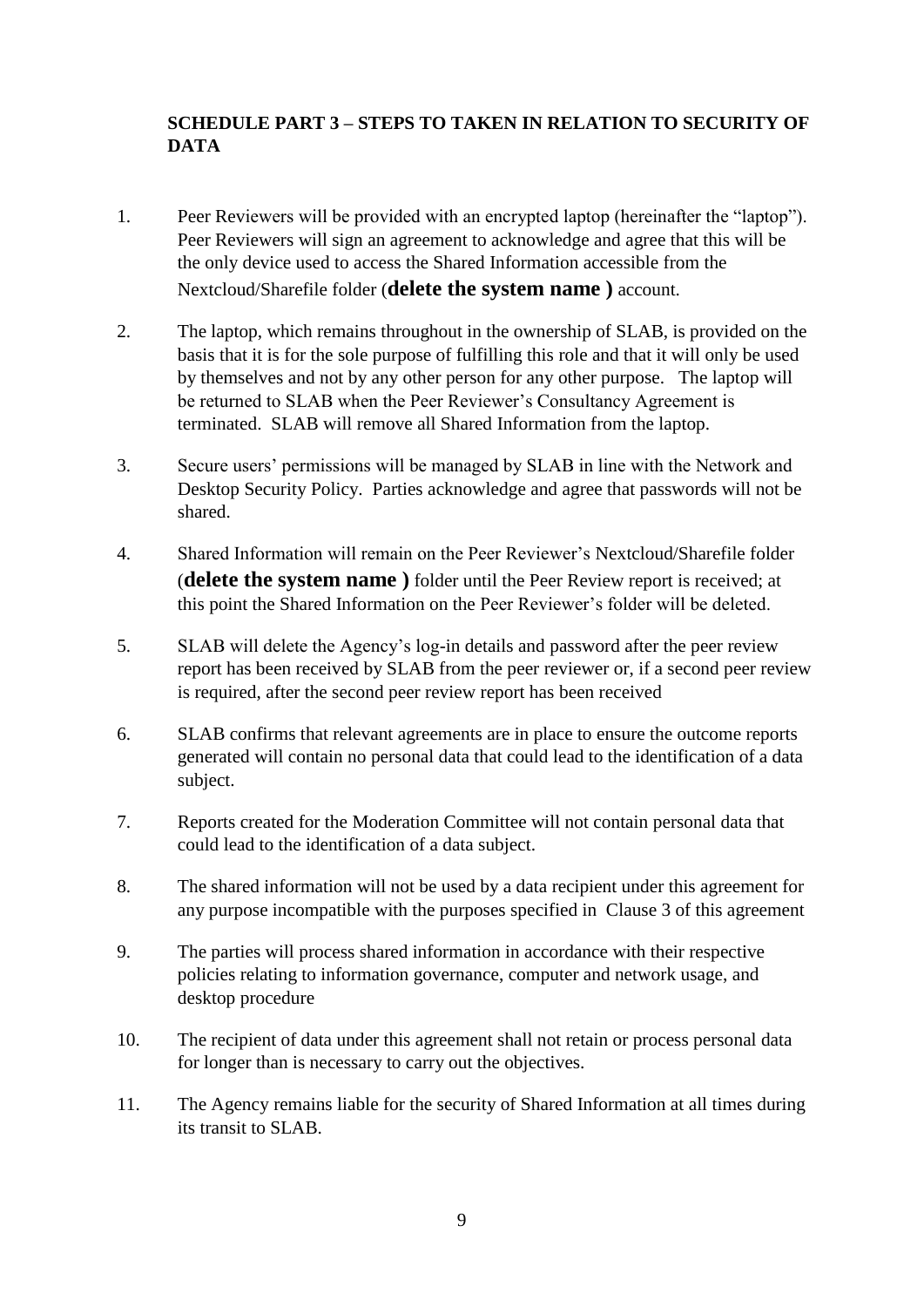12. Should the Agency enter any alternative arrangements to facilitate Peer Reviewer access to Shared Information, the Agency will be wholly liable for the security of the Shared Information in these circumstances. The Agency will use reasonable endeavours to enter into an agreement with the Peer Reviewer in similar terms to the Agreement to record data sharing responsibilities.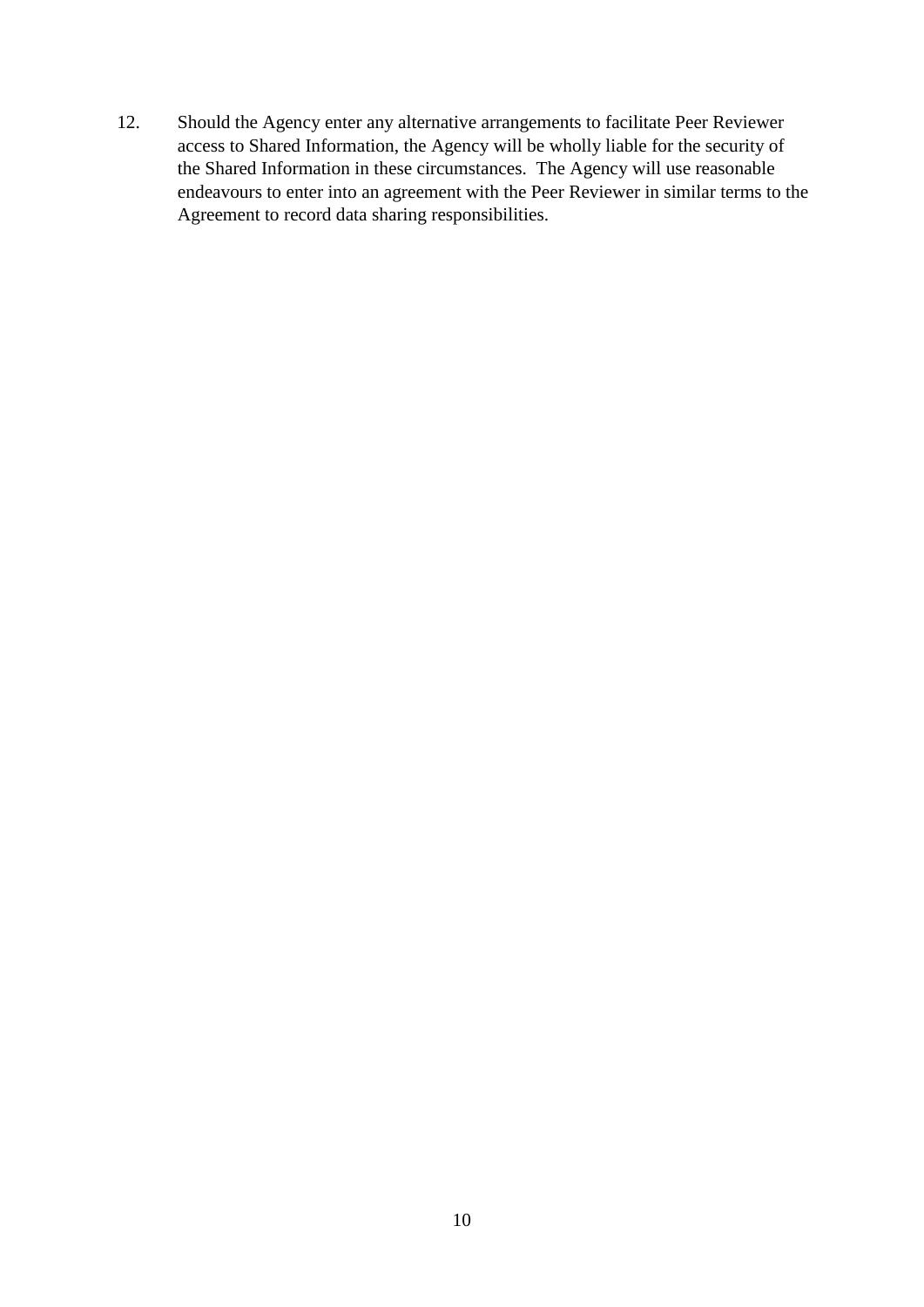# **SCHEDULE PART 4 – RETENTION PERIODS OF THE DATA TO BE SHARED**

| <b>Category of Data</b>                           | <b>Retention Period</b> |
|---------------------------------------------------|-------------------------|
| Contents of casefiles selected for peer<br>review | 30 weeks                |